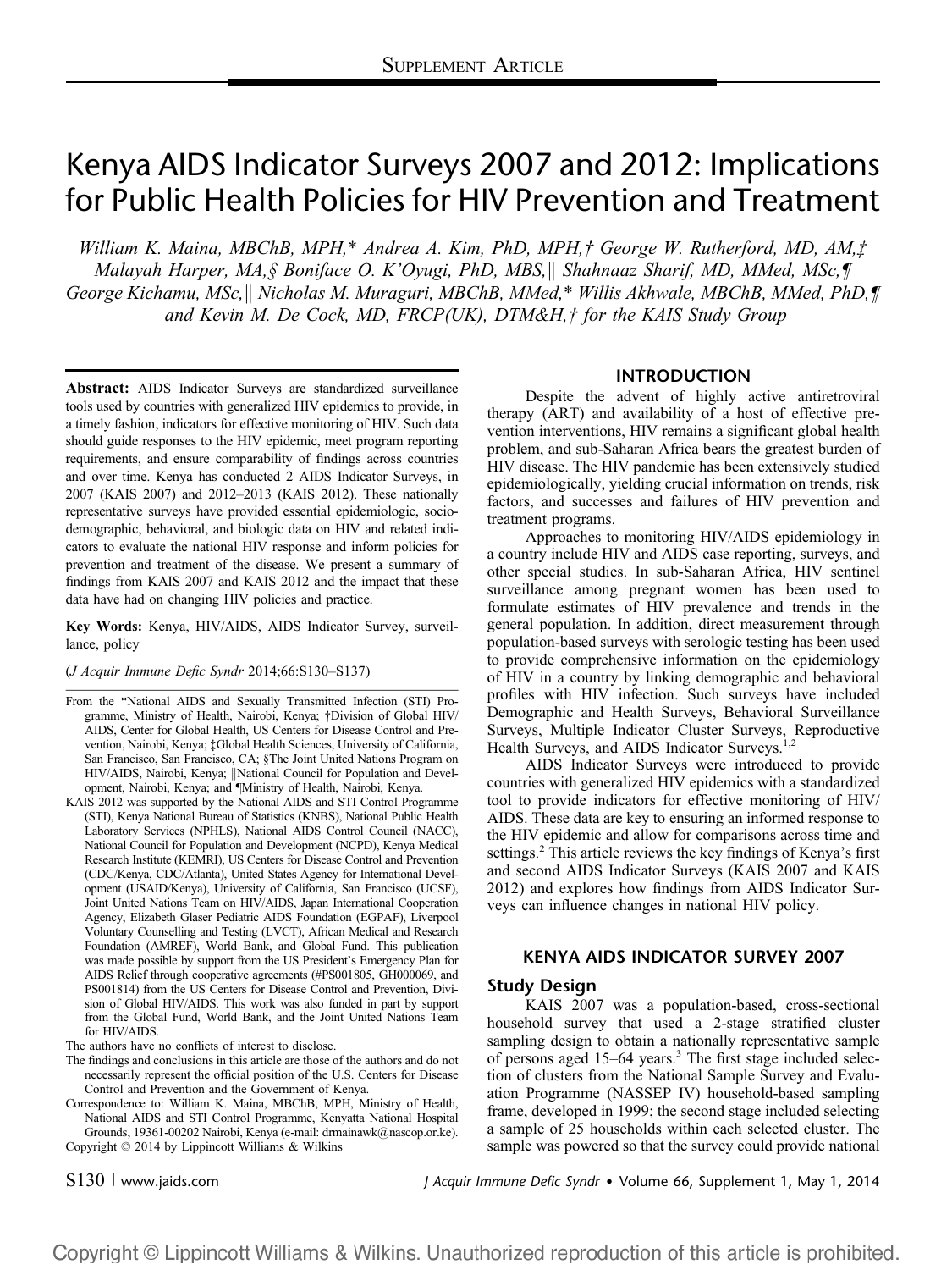and subnational estimates of HIV prevalence, including regional and urban/rural residential estimates. Household questionnaires were administered to the head of household to identify eligible household members and capture household characteristics. Household members were administered individual questionnaires to collect information on demographic, behavior, knowledge, and access to services. Blood specimens were collected for centralized testing for HIV, syphilis, and herpes simplex virus type 2 infections and CD4 counts for HIV-positive samples.

Before KAIS 2007, only one other national household survey had been conducted that included HIV testing: the 2003 Kenya Demographic and Health Survey (KDHS 2003).<sup>4</sup> Key differences in KAIS 2007 compared to KDHS 2003 were the expansion of the national sample to an upper age limit of 64 years, serological testing for herpes simplex virus type 2 and syphilis infection, CD4 count measurement among HIV-infected participants, new questions about knowledge of participants' own and their partners' HIV status, assessment of access to care, treatment, and prevention services, and estimation of the number of persons in need of ART and related care services.

# Key Findings and Public Health Policy Implications

Key findings from KAIS 2007 resulted in important changes to the national HIV program in the areas of HIV prevention, care, and treatment. In Table 1, we summarize these findings and how HIV programming and policy have changed in response to these data.

# HIV Epidemiology

KAIS 2007 found that 7.1% of Kenyans aged 15–64 years and 7.4% of those aged 15–49 years were infected with HIV.<sup>3</sup> There was disproportionate distribution of HIV infection by sex and age; women had nearly 30% more infections than men of the same age, with the difference more pronounced in younger women. There was regional variation in HIV prevalence, ranging from a high of 14.9% in Nyanza region to a low of 0.8% in North Eastern region. HIV prevalence was higher among urban residents (8.4%) than rural residents  $(6.7\%)$ .<sup>3</sup> Among married and cohabiting couples, 5.9% were HIV serodiscordant, where one partner was HIV infected and the other was HIV uninfected.<sup>3</sup> This translated to approximately 340,000 discordant couples in the country.<sup>4</sup>

Serologic testing for recent infection showed stable HIV incidence among persons aged 15–49 years, ranging from 0.8-1.0% in 2003 to 0.6-0.7% in 2007.<sup>6</sup> In 2007, the majority of recent infections (85.6%) were detected in married or cohabitating individuals, broadly consistent with findings from the Joint United National Program on HIV/AIDS modes of transmission model that suggested that almost half (44%) of new infections in 2006 were occurring among persons in marital or cohabiting relationships in Kenya.<sup>7</sup>

Results from KAIS 2007 confirmed that the HIV epidemic in Kenya was stable but substantial. With approximately 1,400,000 persons living with HIV in 2007, it was evident that significant revisions to the national strategy for HIV prevention, care, and treatment were needed to change the trajectory of the epidemic.

## HIV Testing and Knowledge of HIV Serostatus

HIV testing and counseling is essential for identifying HIV-infected persons and linking them to vital interventions, including prevention of mother-to-child transmission of HIV (PMTCT) programs and care and treatment services. In KAIS 2007, wide gaps were revealed in HIV testing and knowledge of HIV serostatus. The survey reported that only 36.6% of Kenyan adults had been tested for HIV; women (44.6%) were nearly 2 times more likely to have been tested for HIV than men  $(25.6\%)$ .<sup>3</sup> Among HIV-infected persons, 83.6% did not know they were infected.<sup>8</sup> Additionally, 77.9% of those who reported one or more sexual partners in the past 12 months did not know their partners' HIV status.

Following these results, the Kenyan Ministry of Health (MOH) developed the National Guidelines for HIV Counselling and Testing in 2008, replacing the earlier National Guidelines for Voluntary Counseling and Testing (VCT) and Guidelines for Testing in Clinical Settings.<sup>9</sup> These updated recommendations diversified HIV testing using approaches that brought testing services directly to the client rather than relying on clients to seek testing on their own. New HIV testing approaches included providerinitiated testing and counseling in health care settings, home-based testing and counseling (HBTC), mobile VCT, and outreach activities aimed to test a large number of persons in the community within a short period of time.

## Sexual Behavior

In 2001, the Kenyan MOH implemented its first national condom policy and strategy document covering the period 2001–2004.<sup>10</sup> However, results from KAIS 2007 highlighted major challenges in this strategy, particularly around the use of condoms among sexually active persons.<sup>3</sup> Among persons who reported not knowing their sexual partners' HIV status, condom use with these partners was only 14.1% among men and 4.8% among women. Among youth aged 15–24 years, 26.7% reported using a condom the first time they had sexual intercourse.

Following KAIS 2007, behavior change interventions among in- and out-of-school youth were expanded and focused on sexual risk reduction, delaying sexual debut, and imparting skills on how to negotiate abstinence as well as correct and consistent condom use. In addition, the MOH issued a policy statement emphasizing the importance of a sustainable condom supply to ensure universal access to condoms for all sexually active persons. Subsequently, from 2007 to 2009, the annual number of male condoms distributed increased by about 30%, with approximately 15 million condoms distributed per month.<sup>11</sup>

## Voluntary Male Medical Circumcision

Between 2005 and 2007, unequivocal evidence from randomized clinical trials in sub-Saharan Africa demonstrated a significant protective effect of male circumcision against

 $\degree$  2014 Lippincott Williams & Wilkins www.jaids.com  $\degree$  S131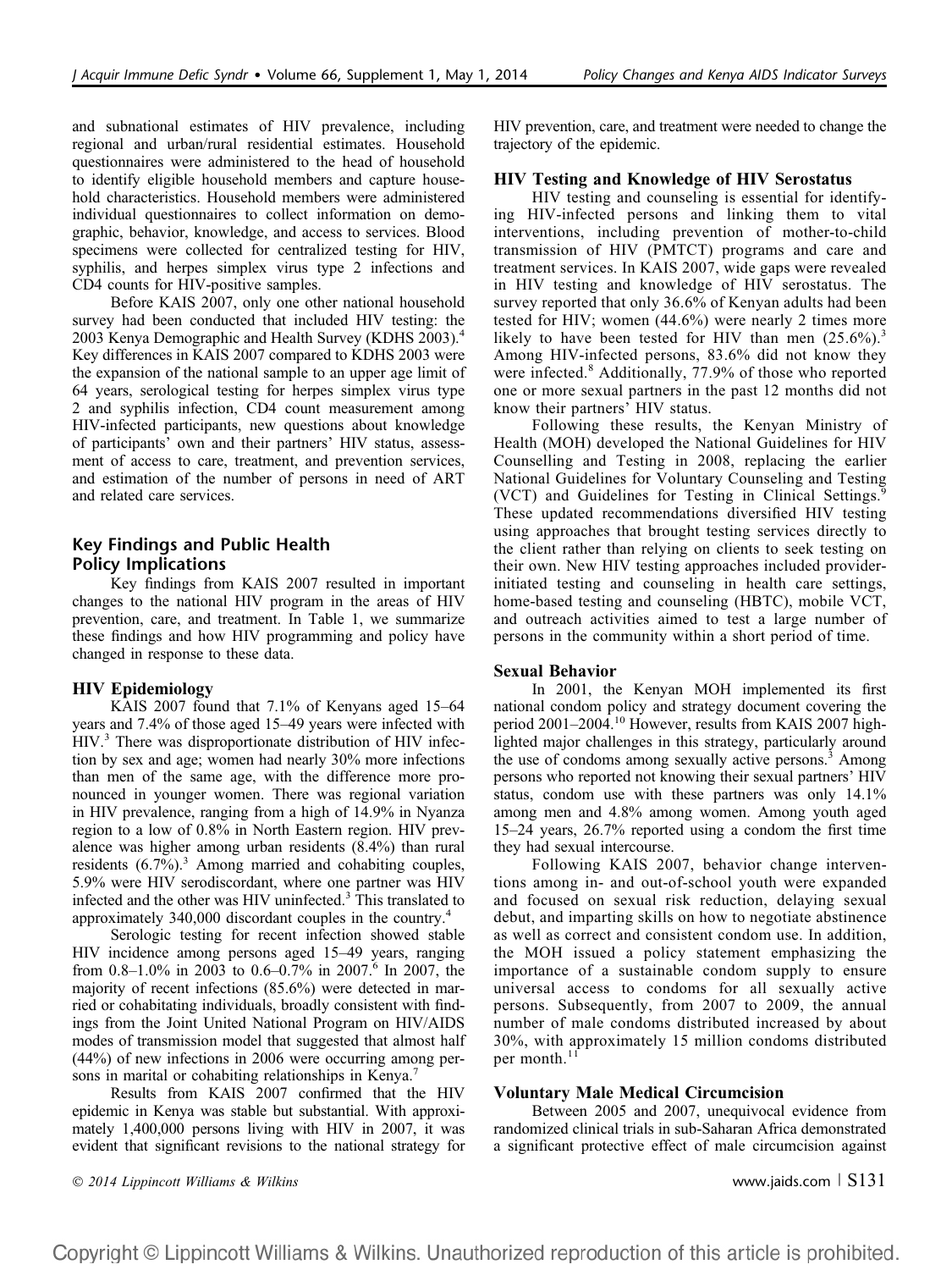|                                                                                                                            | <b>KAIS 2007</b>                                                                                                                                                    |                                                                                                                                                                                                 | <b>KAIS 2012</b>                                                                                                                                                                       |                                                                                                                             |  |
|----------------------------------------------------------------------------------------------------------------------------|---------------------------------------------------------------------------------------------------------------------------------------------------------------------|-------------------------------------------------------------------------------------------------------------------------------------------------------------------------------------------------|----------------------------------------------------------------------------------------------------------------------------------------------------------------------------------------|-----------------------------------------------------------------------------------------------------------------------------|--|
| Programmatic Indicator                                                                                                     |                                                                                                                                                                     | <b>Programmatic Changes</b>                                                                                                                                                                     |                                                                                                                                                                                        | <b>Programmatic Implications</b><br>After KAIS 2012                                                                         |  |
|                                                                                                                            | Weighted % (95% CI)                                                                                                                                                 | After KAIS 2007                                                                                                                                                                                 | Weighted % (95% CI)                                                                                                                                                                    |                                                                                                                             |  |
| HIV testing and counseling                                                                                                 |                                                                                                                                                                     |                                                                                                                                                                                                 |                                                                                                                                                                                        |                                                                                                                             |  |
| % of persons aged 15–64 yrs<br>who have ever been tested<br>for HIV                                                        | 36.6 (35.2 to 38.0)                                                                                                                                                 | Revision of national<br>guidelines on HIV<br>testing and counseling                                                                                                                             | 71.6 (70.2 to 73.1)*                                                                                                                                                                   | Scale-up of all testing strategies,<br>with focus on reaching men<br>and children; more emphasis                            |  |
| % of HIV-infected persons<br>aged 15–64 yrs who were<br>aware of their HIV<br>infection                                    | 16.4 $(13.2 \text{ to } 19.6)$                                                                                                                                      | with emphasis on<br>modalities that bring<br>services to the client<br>(eg. provider-initiated                                                                                                  | 46.9 (41.3 to 52.4)*                                                                                                                                                                   | on identifying HIV-infected<br>key populations and linking<br>them to care; provision of ART<br>for HIV-infected persons in |  |
| % of persons aged 15–64 yrs<br>reporting a partner of<br>unknown HIV status in<br>the past year                            | 77.9 (76.6 to 79.1)                                                                                                                                                 | counseling and testing,<br>HBTC)                                                                                                                                                                | 46.4 (44.7 to 48.1)*                                                                                                                                                                   | HIV serodiscordant<br>relationships                                                                                         |  |
| % of married or cohabiting<br>couples that are HIV<br>discordant                                                           | 5.9 (4.4 to 7.3)                                                                                                                                                    |                                                                                                                                                                                                 | 4.8 $(3.6 \text{ to } 6.1)$                                                                                                                                                            |                                                                                                                             |  |
| <b>VMMC</b>                                                                                                                |                                                                                                                                                                     |                                                                                                                                                                                                 |                                                                                                                                                                                        |                                                                                                                             |  |
| $%$ of men aged 15–64 yrs<br>who have been<br>circumcised                                                                  | National: 85.0 (83.2 to 86.8)<br>Nyanza: 48.2 (42.0 to 54.3)<br>Nairobi: 83.2 (79.9 to 90.5)<br>Rift Valley: 88.7 (85.4 to<br>91.9)<br>Western: 87.8 (82.0 to 93.5) | Implementation of national<br>5-year VMMC strategic<br>plan, 2008-2013, with<br>focus on rapid results<br>initiatives in priority<br>regions of Nairobi,<br>Nyanza, Rift Valley,<br>and Western | National: 91.2 (89.7 to<br>$92.7$ <sup>*</sup><br>Nyanza: 66.3 (57.0 to 75.6)*<br>Nairobi: 92.2 (89.0 to 95.4)*<br>Rift Valley: 92.8 (90.8 to<br>94.9)<br>Western: 92.9 (89.2 to 96.7) | Scale-up of infant circumcision<br>strategies and evaluation of<br>devices                                                  |  |
| PMTCT of HIV                                                                                                               |                                                                                                                                                                     |                                                                                                                                                                                                 |                                                                                                                                                                                        |                                                                                                                             |  |
| % of women aged 15–54 yrs<br>who attended an antenatal<br>clinic during last pregnancy<br>in the past 5 yrs                | 89.6 (88.1 to 91.2)                                                                                                                                                 | Expansion of PMTCT<br>programs in medical<br>facilities that offer<br>prenatal or obstetrical                                                                                                   | 95.4 (94.3 to 96.4)*                                                                                                                                                                   | Provision of lifelong ART for<br>pregnant women regardless<br>of CD4 count; integration of<br>family planning in PMTCT,     |  |
| % of women aged 15-54 yrs<br>that tested for HIV at<br>antenatal clinic during last<br>pregnancy in the past 5 yrs         | 64.9 (62.3 to 67.5)                                                                                                                                                 | care                                                                                                                                                                                            | 93.1 (91.5 to 94.7)*                                                                                                                                                                   | maternal and child health, and<br>reproductive health services                                                              |  |
| % of women aged 15–49 yrs<br>with known HIV<br>infection and who do not<br>desire children who were<br>using contraception | 52.0 $(36.8 \text{ to } 67.1)$                                                                                                                                      |                                                                                                                                                                                                 | 68.7 (58.9 to 87.5)                                                                                                                                                                    |                                                                                                                             |  |
| Condom use                                                                                                                 |                                                                                                                                                                     |                                                                                                                                                                                                 |                                                                                                                                                                                        |                                                                                                                             |  |
| Consistent condom use<br>among persons aged 15-64<br>yrs with partners of                                                  | 14.1 (12.7 to 15.4) among<br>men                                                                                                                                    | Implementation of<br>behavioral<br>interventions, especially                                                                                                                                    | 11.8 (10.7 to 13.0) among<br>men                                                                                                                                                       | Emphasis around condom use for<br>unmarried youth and for high<br>risk and casual sex                                       |  |
| unknown HIV serostatus in<br>the past year                                                                                 | 4.8 (4.0 to 5.6) among<br>women                                                                                                                                     | among youth                                                                                                                                                                                     | 3.5 $(2.9 \text{ to } 4.1)$ among<br>women                                                                                                                                             |                                                                                                                             |  |
| Condom use at first sex<br>among youth aged<br>$15-24$ yrs                                                                 | 26.7 (24.7 to 28.6)                                                                                                                                                 |                                                                                                                                                                                                 | 61.9 (58.8 to 64.9)*                                                                                                                                                                   |                                                                                                                             |  |
| Cotrimoxazole coverage<br>among HIV-infected persons                                                                       |                                                                                                                                                                     |                                                                                                                                                                                                 |                                                                                                                                                                                        |                                                                                                                             |  |
| Coverage among HIV-<br>infected persons aged<br>15-64 yrs who were<br>aware of their HIV<br>infection                      | 76.1 (68.4 to 83.8)                                                                                                                                                 | Decentralization of HIV<br>care services                                                                                                                                                        | 88.6 (84.7 to 92.5)*                                                                                                                                                                   | Improving adherence to clinical<br>care guidelines among<br>pre-ART population                                              |  |
| Coverage among all<br>HIV-infected adults aged<br>$15 - 64$ yrs                                                            | 12.1 $(9.3 \text{ to } 15.0)$                                                                                                                                       |                                                                                                                                                                                                 | 41.5 (36.2 to 46.8)*                                                                                                                                                                   |                                                                                                                             |  |
| ART coverage among HIV-<br>infected persons eligible for<br>treatment†                                                     |                                                                                                                                                                     |                                                                                                                                                                                                 |                                                                                                                                                                                        |                                                                                                                             |  |

TABLE 1. Key Indicators and Programmatic Changes in the National HIV Response in Kenya, Kenya AIDS Indicator Survey 2007 and 2012

S132 | www.jaids.com 2014 Lippincott Williams & Wilkins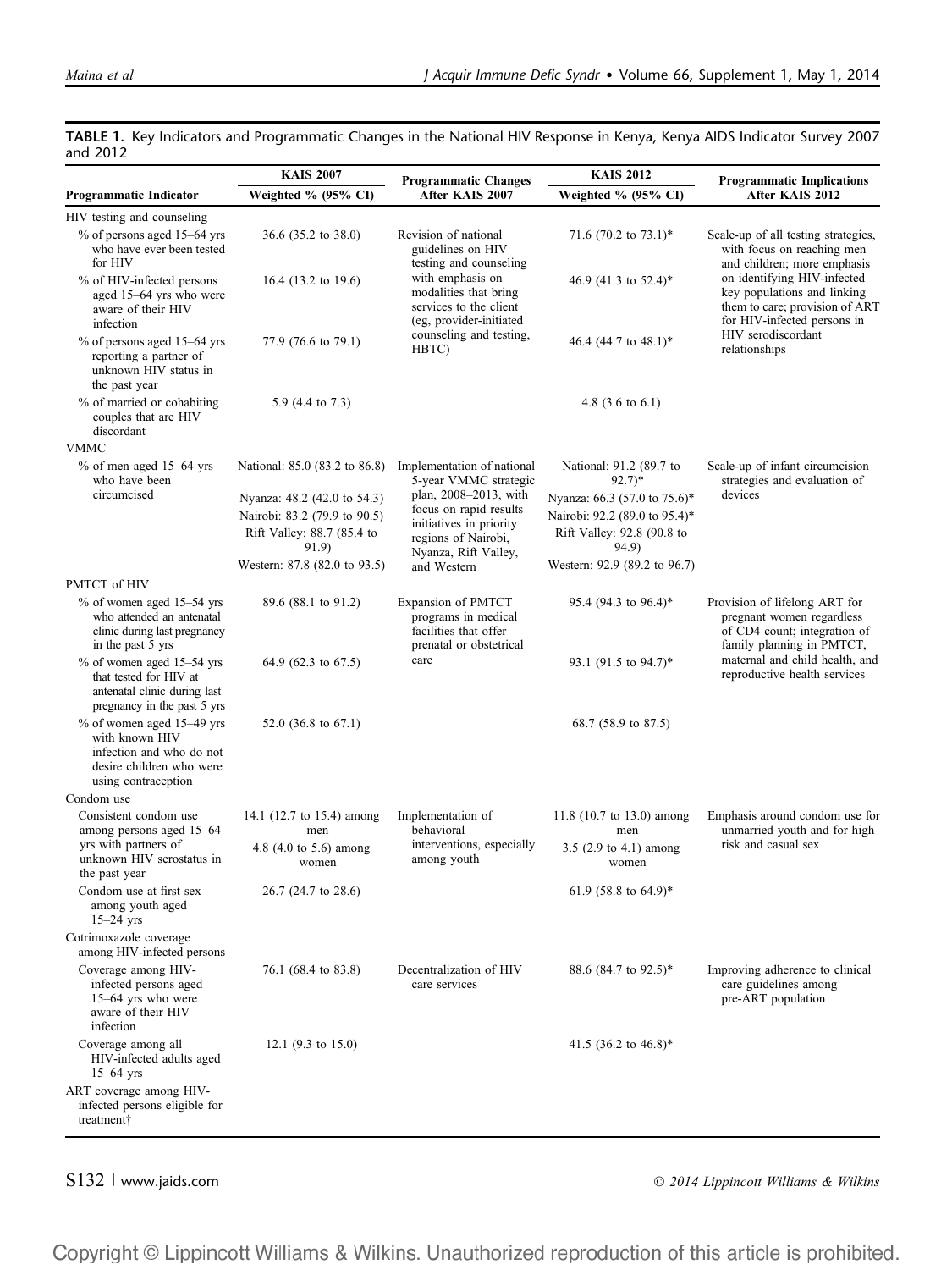| TABLE 1. (Continued) Key Indicators and Programmatic Changes in the National HIV Response in Kenya, Kenya AIDS Indicator |  |  |  |  |
|--------------------------------------------------------------------------------------------------------------------------|--|--|--|--|
| Survey 2007 and 2012                                                                                                     |  |  |  |  |

|                                                                                                                                                      | <b>KAIS 2007</b>                                                | <b>Programmatic Changes</b>                                                                                                                                                                                                    | <b>KAIS 2012</b>                               | <b>Programmatic Implications</b><br>After KAIS 2012                                                                                                                                                                                                                                                                                                                  |  |
|------------------------------------------------------------------------------------------------------------------------------------------------------|-----------------------------------------------------------------|--------------------------------------------------------------------------------------------------------------------------------------------------------------------------------------------------------------------------------|------------------------------------------------|----------------------------------------------------------------------------------------------------------------------------------------------------------------------------------------------------------------------------------------------------------------------------------------------------------------------------------------------------------------------|--|
| Programmatic Indicator                                                                                                                               | Weighted $\%$ (95% CI)                                          | After KAIS 2007                                                                                                                                                                                                                | Weighted $\%$ (95% CI)                         |                                                                                                                                                                                                                                                                                                                                                                      |  |
| Coverage among persons<br>aged 15–64 yrs who were<br>aware of their HIV<br>infection<br>Coverage among HIV-<br>infected persons aged 15-<br>$64$ yrs | $91.6(86.0 \text{ to } 97.2)$<br>40.5 $(32.2 \text{ to } 48.8)$ | Implementation of revised<br>national guidelines for<br>ART (CD4 $\leq$ 350 cells/<br>µL, active tuberculosis,<br>and chronic Hepatitis B<br>virus infection<br>requiring treatment).<br>Decentralization of<br>CD4 monitoring | 84.5 (75.2 to 93.7)<br>60.5 (50.8 to $70.2$ )* | Implementation of revised<br>national guidelines for ART<br>$(CD4 \leq 500$ cells/ $\mu$ L, all<br>pregnant and breastfeeding<br>women, active tuberculosis,<br>chronic Hepatitis B virus<br>infection requiring treatment,<br>and children younger than 5<br>yrs); expansion of early infant<br>diagnosis, routine viral load<br>monitoring, and cohort<br>analysis |  |

\*Difference between KAIS 2007 and KAIS 2012 is statistically significant based on  $P < 0.05$ .

†Immunological criterion for ART eligibility was CD4 #250 cells per microliter in 2007 and CD4 #350 cells per microliter in 2012.

CI, confidence interval.

HIV acquisition.<sup>12–14</sup> KAIS 2007 supported these findings on a population level, showing that uncircumcised men were at least 3 times as likely to be infected with HIV (13.2%) than circumcised men (3.9%). Nationally, 85.0% of men reported being circumcised. However, circumcision rates were much lower in Nyanza region (48.2%) where HIV prevalence was highest. $3$ 

In 2008, the Kenyan MOH implemented a new 5-year national strategy for voluntary male medical circumcision (VMMC), with a specific focus on 4 VMMC priority regions in the country: Nyanza, Western, Rift Valley, and Nairobi.<sup>15</sup> By year-end 2012, it was estimated that more than 550,000 male circumcisions were performed, with 80% of these in Nyanza region alone (Personal communication, Kenya Ministry of Health, June 26, 2013).

## HIV Care and Treatment

Among all persons aged 15–64 years living with HIV in 2007, only 12.1% of persons were taking daily cotrimoxazole and only 40.5% of adults eligible to initiate treatment based on the immunologic criterion at that time  $(CD4 \leq 250 \text{ cells/}\mu\text{L})$  were receiving ART.<sup>3</sup> Coverage of ART based on a criterion of CD4  $\leq$ 350 cells per microliter (which was not applicable at that time) was 28.6%. Among persons who were aware of their HIV infection, use of care and treatment was higher, with 76.1% taking cotrimoxazole daily and 91.6% of ART-eligible adults currently receiving ART.<sup>3</sup>

With only 1 in 8 HIV-infected persons aware of their HIV infection in 2007, KAIS 2007 demonstrated that HIV testing and treatment goals were far from being reached. The revision of national guidelines for HIV testing and counseling in  $2008<sup>8</sup>$  was instrumental in assuring increased identification of HIV-positive persons. Through expansion of facility-based testing strategies, direct and increased linkages to care programs were established. Decentralization of CD4 testing was expanded, allowing for more facilities at the district level to quickly identify patients in need of treatment. Subsequently, between 2008 and 2012, the number of children and adults receiving HIV-related care increased from approximately 151,000 to 857,000 and the number of children and adults receiving ART increased from 216,000 to  $579,000$ .<sup>16</sup>

## KENYA AIDS INDICATOR SURVEY 2012

## Study Design

In 2012, 5 years after KAIS 2007, a second AIDS Indicator Survey was conducted to monitor progress on key indicators in the national HIV prevention, care, and treatment programs (Table 1). KAIS 2012 used the same sampling methods and laboratory-based HIV testing algorithm as KAIS  $2007<sup>17</sup>$  A z test was used to test for differences in estimates between the 2 surveys, and the difference was considered statistically significant if P was  $< 0.05$ .

# Key Differences Between KAIS 2007 and KAIS 2012

KAIS 2012 was different from KAIS 2007 in several aspects. The survey used a new national household sampling frame (NASSEP V), developed in 2012, to sample households. However, due to regional insecurity at the time of the sampling frame development, the sparsely populated North Eastern region was not included in the sampling frame and, thus, was excluded from KAIS 2012. For the first time, the survey included children aged 18 months to 14 years to provide national estimates of HIV prevalence for the pediatric population. Children aged 10–14 years were also interviewed to understand knowledge, attitudes, and behavior in this population in relation to HIV. For persons aged 15–64 years, new questions on high-risk sexual behavior, including transactional sex, anal sex, samesex behavior, injection drug use, and correct and consistent condom use, were added.

© 2014 Lippincott Williams & Wilkins www.jaids.com  $\vert$  S133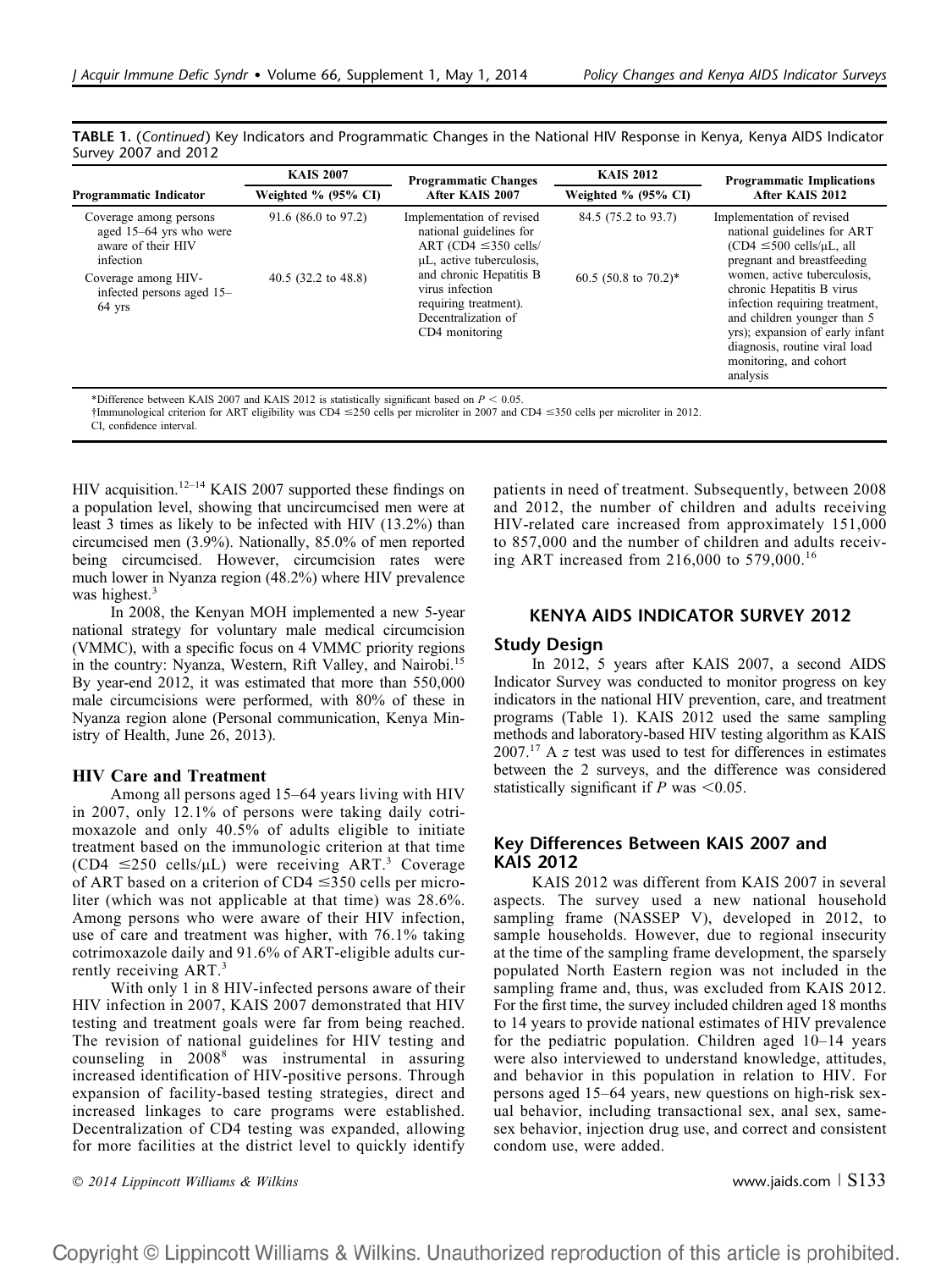Blood samples were collected from all individuals for centralized HIV testing, and if HIV-positive, testing for CD4 counts and viral load were conducted. In contrast to KAIS 2007, where participants were provided their test results in a nearby health facility 6 weeks after survey teams visited their home, home-based HIV testing and counseling, using rapid HIV tests based on the national HIV testing algorithm, was offered to participants who wished to learn their HIV status on the day of the survey.<sup>8</sup> In addition, point-of-care CD4 testing using the PIMA CD4 Analyzer (Alere, Inc., Waltham, MA) was offered for persons who were found to be HIV infected in home-based testing and counseling.

KAIS 2012 also used portable netbook computers (Mirus Innovations, Mississauga, Ontario, Canada) to collect data in the field. Data were transmitted to a central data server in Nairobi using a secure virtual private network, allowing for increased efficiency and accuracy in data collection and data management.<sup>18</sup>

# Key Findings and Public Health Policy Implications

# HIV Epidemiology

In 2012, the prevalence of HIV among children aged 18 months to 14 years was 0.9%, representing an estimated national total of  $104,000$  HIV-infected children.<sup>19</sup> Among adults and adolescents aged 15–64 years, the prevalence of HIV was 5.6%, representing an estimated 1,192,000 persons living with HIV, 106,000 of which were new HIV infections.<sup>20</sup> This estimate was significantly lower than that reported in 2007 when the prevalence of HIV, excluding North Eastern region, was 7.2% ( $P = 0.002$ ).

HIV prevalence was 6.9% among women and 4.4% among men. In urban areas, HIV prevalence was 6.5% compared to 5.4% in rural areas. Regional variations in HIV prevalence persisted, with the highest prevalence in Nyanza region (15.1%) and lowest in the Eastern South (2.1%) region. Overall, 4.8% of married and cohabiting couples were HIV serodiscordant, where either the male or female partner was HIV infected, representing an estimated 260,000 HIV-uninfected persons at risk for HIV transmission within marital or cohabiting relationships.21 Among HIV-infected persons, 11.6% reported ever having had tuberculosis, and among persons with a history of tuberculosis disease, 33.2% were HIV infected.<sup>22</sup>

In the absence of a surveillance system that monitors new HIV infections and HIV-related deaths, trends in HIV prevalence are increasingly difficult to interpret in the face of increased access to ART that reduces mortality. As HIV interventions and services continue to be scaled-up, routine surveillance of HIV incidence and HIV mortality will need to be integrated into the national HIV surveillance system to understand trends and programmatic impact. This should allow determination of which services are required in specific populations and locations for a more efficient and effective response.

# HIV Testing and Knowledge of HIV Status

Impressive strides in HIV testing and counseling were observed between 2007 and 2012, with HIV testing rates

doubling from 33.6% in 2007 to 71.6% in 2012 ( $P < 0.001$ ) (Table 1). $^{23}$  Women surpassed the universal access target for HIV testing, with 80.4% of women reporting that they had ever been tested compared to 62.5% of men. Among persons living with HIV, correct knowledge of HIV infection tripled from 16.4% in 2007 to 46.9% in 2012 ( $P < 0.001$ ).<sup>3,22</sup> Despite this progress, over half of HIV-infected persons were not aware of their infection. This level of awareness represents a major barrier to HIV prevention, care, and treatment. Significant work is needed to increase diagnosis of HIVinfected persons and to educate the general public on when to re-test for HIV. All facility and community-based testing approaches should be expanded and new strategies, such as family testing and self-testing (currently available in private facilities), should be promoted in efforts to improve access among men and children.

# High-Risk Behavior

Between 2007 and 2012, the proportion of persons reporting a recent partner of unknown HIV status reduced substantially from  $77.9\%$ <sup>3</sup> to 46.4% (Personal communication, Kenya Ministry of Health, December 10, 2013). However, condom use with partners of unknown HIV status in the past year remained low, with only 11.8% of men and 3.8% of women reporting that they used condoms with these partners. Among youth aged 15–24 years, 62% reported using a condom at first sexual intercourse, a substantial increase from KAIS 2007 when only 26.7% of youth reported this behavior.<sup>3</sup>

These data demonstrate encouraging improvement in behavior change among youth, coinciding with declines in HIV prevalence in this age group.<sup>20</sup> However, condom use among adults remained lower than desired. Recognizing that condom use within established relationships is difficult, condom use messages should be emphasized for populations where risk is elevated, including unmarried youth and persons engaging in high-risk or casual sex. To meet these goals, it is critical that Kenya's condom supply and distribution in the county work toward better sustainability to ensure that all sexually active persons have access to condoms.

Although a national household survey sampling frame is not optimal for capturing key populations at high risk for HIV infection, such as men who have sex with men, persons who inject drugs, and persons who engage in transactional sex, KAIS 2012 did identify persons who were engaging in these high-risk behaviors. A history of anal sex was reported by 1.8% of men and women (Personal communication, Kenya Ministry of Health, December 10, 2013). Among men, 0.6% reported ever having had sex with another man; 3.1% had ever received money, gifts, or favors for sex.<sup>24</sup> Among women, 4.1% had received money, gifts, or favors in exchange for sex. Overall, 0.1% of men and women had ever injected illicit drugs.<sup>23,24</sup> Given the established role of key populations at high risk for HIV infection in HIV epidemics, HIV testing services should expand to reach key populations, many of whom are hidden. These services should also ensure immediate linkages to HIV prevention, care, and treatment services.

S134 <sup>|</sup> www.jaids.com 2014 Lippincott Williams & Wilkins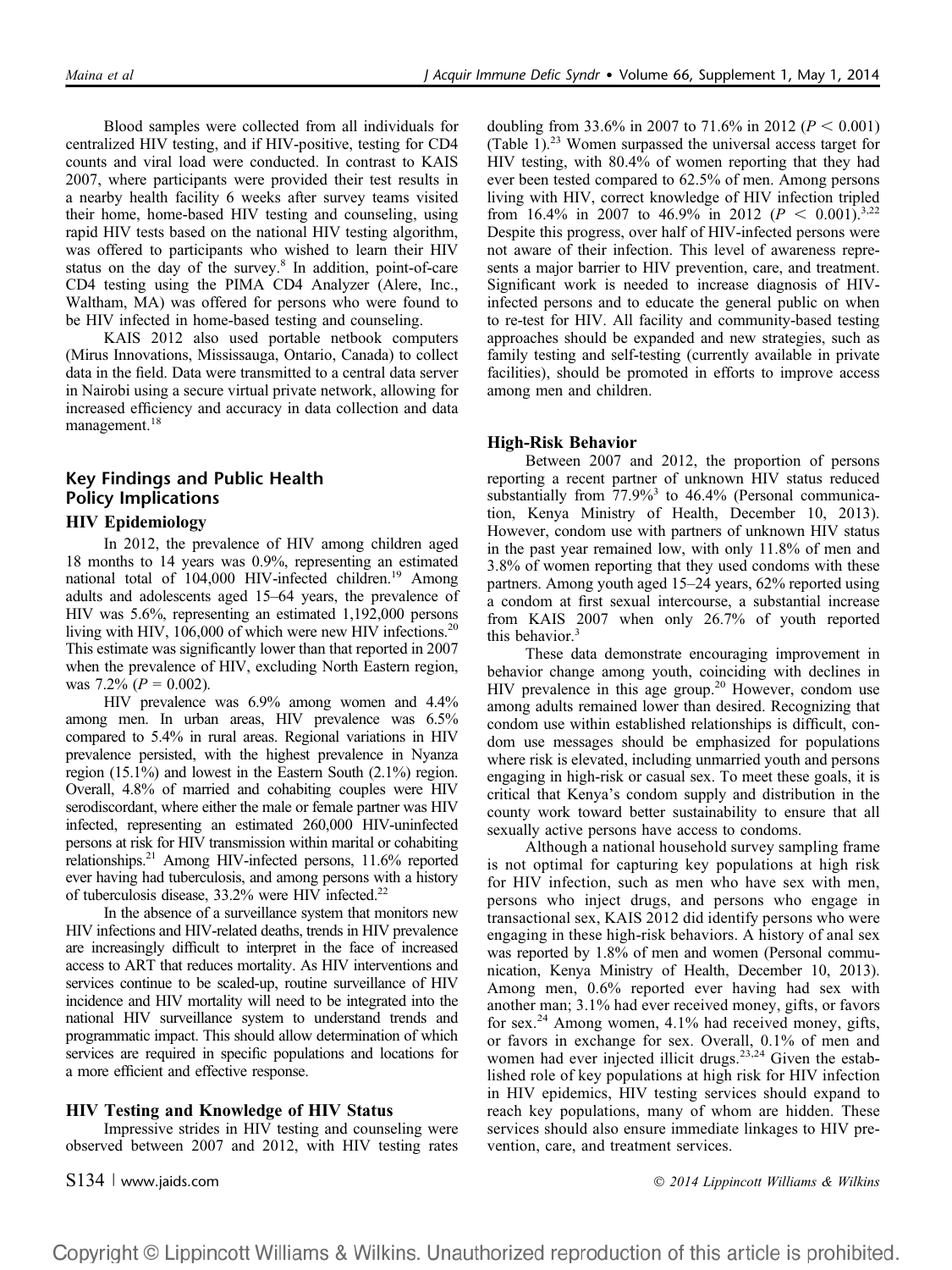## Voluntary Male Medical Circumcision

The proportion of men who reported being circumcised increased significantly from 85.0% in 2007 to 91.2% in 2012  $(P < 0.001)^{25}$  Significant increases were observed in the 4 priority regions within the national VMMC strategy: Nyanza (from 48.2% to 66.3%,  $P < 0.001$ ), Nairobi (from 83.2% to 92.2%,  $P < 0.001$ ), Rift Valley (88.7% to 92.8%,  $P = 0.001$ ), and Western regions (87.8% to 92.9%,  $P < 0.001$ ). Circumcision rates increased among men aged 15–24 years, from 78.7% in 2007 to 88.1% in 2012 ( $P < 0.001$ ) and for men aged 25–34 years from 87.4% in 2007 to 93.4% in 2012 ( $P < 0.001$ ).

These findings demonstrate substantial population-level advancement toward bringing VMMC to scale within a short period. Rapid results initiatives, aimed to reach many people within a short period, have helped to quickly increase access to VMMC. Continued work is needed, especially in Nyanza region, to bring male circumcision rates higher. In moving forward, integration of VMMC into routine maternal and child health services and scale-up of infant circumcision services is expected to maximize the long-term public health impact of VMMC on the broader HIV epidemic.

## Prevention of Mother-to-Child Transmission

Family planning to prevent unplanned pregnancies is a key element in the national PMTCT strategy. KAIS 2012 established that unmet need for family planning among HIV-infected women was high, with only 68.7% of HIV-infected women who did not desire children in the future reporting that they used some form of contraception compared with 52.0% in 2007 ( $P = 0.07$ ).<sup>26</sup>

Among female respondents aged 15–54 years who reported 1 or more live births in the past 5 years, 95.4% attended an antenatal clinic during their last pregnancy; of these, 93.1% were tested for HIV at the clinic. This was higher than reported in KAIS 2007 when 89.6% of women had attended an antenatal clinic during their last pregnancy  $(P < 0.001)$ , and 64.9% of these women had been tested for HIV as part of antenatal care  $(P < 0.001)$ .<sup>3,27</sup> Among women who tested HIV-positive or were already aware of their HIV infection, 90.1% received maternal or infant prophylaxis for PMTCT during pregnancy and/or during postpartum, and of the infants born to these mothers, 82.5% were tested for HIV infection. The cumulative 5-year mother-to-child transmission rate based on the mother's report was 15.1% (95% confidence interval: 2.4 to  $27.8$ ).<sup>27</sup>

The elimination of mother-to-child transmission framework is an important element in the Government of Kenya strategy to achieve elimination of mother-to-child transmission in Kenya by 2015.<sup>28</sup> Provision of ART for all HIVinfected pregnant women ("Option B+"), regardless of whether diagnosis is made during pregnancy, labor, and delivery, or post-natally, will be a critical step in achieving these goals. To address the gap in family planning for HIVinfected women, there is need for wider integration of family planning services in PMTCT programs, maternal and child health, and reproductive health services.

## HIV Care and Treatment

In 2012, coverage of cotrimoxazole was 41.5% among all HIV-infected persons aged  $15-64$  years.<sup>21</sup> Coverage of

 $\degree$  2014 Lippincott Williams & Wilkins www.jaids.com  $\degree$  S135

ART was 60.5% among those eligible for treatment using the current Kenyan treatment guidelines (based on an immunologic threshold of CD4  $\leq$ 350 cells per microliter), and 45.9% using the 2013 World Health Organization guidelines on treatment initiation (based on an immunologic threshold of CD4  $\leq$ 500 cells per microliter).<sup>29–31</sup> Although these coverage rates highlight gaps in the continuum of care for HIV-infected persons, they represent significant improvement from 2007, when coverage for cotrimoxazole was only 12.1% ( $P$  < 0.001) among HIV-infected persons and coverage for ART at an immunologic threshold of CD4  $\leq$ 350 cells per microliter was only 28.6% ( $P < 0.001$ ).<sup>3</sup> We found that linkage to care among persons who had been previously diagnosed with HIV infection to be high, at 89.9%.<sup>32</sup> Equally impressive, we found that three-quarters (75.3%) of persons in care and on ART had achieved viral suppression, comparable to levels observed in developed countries. In contrast, among all persons living with HIV (including those undiagnosed and not in care), only 40.0% achieved viral suppression, indicating that widespread transmission risks persists in the population. $21$ 

For the first time in a national survey, we were able to estimate the population size of orphans and vulnerable children due to HIV/AIDS. We estimated that there were approximately 2.6 million orphans and vulnerable children in 2012, of whom approximately 7 in 10 were orphaned and 3 in 10 were vulnerable.<sup>33</sup> We also found that testing, care, and treatment among HIV-infected children between the ages of 18 months and 14 years to be concerning. Only 11 of 28 HIVinfected children in KAIS 2012 had been diagnosed previously, and although all children with previous diagnosis were accessing care, only 8 were receiving ART, and of those, only half had achieved viral suppression.<sup>19</sup>

As Kenya moves forward in response to these findings and with anticipated changes in the national treatment guidelines, it will be critical for the country to evaluate the readiness of facilities to absorb a higher number of patients and ensure that the quality of care and ability to monitor adherence, drug resistance, and treatment success are not compromised. Viral load monitoring should be routinely conducted and decentralized to improve the quality of care. The national early infant diagnosis program should also be carefully evaluated and monitored to ensure that all HIVinfected children are diagnosed and linked into care. In addition, further emphasis should be directed toward understanding the cascade of care through establishment of routine monitoring and evaluation systems that allow for following cohorts of HIV-infected persons from the point of diagnosis to death.

## **DISCUSSION**

AIDS Indicator Surveys have proven instrumental in assessing Kenya's national HIV response. Results from KAIS 2007 and KAIS 2012 have helped to redesign elements in the national strategy for HIV prevention, treatment, and care to address deficiencies and seize opportunities as new interventions have been introduced. With nearly 1.2 million people living with HIV in 2012, continued refinement of national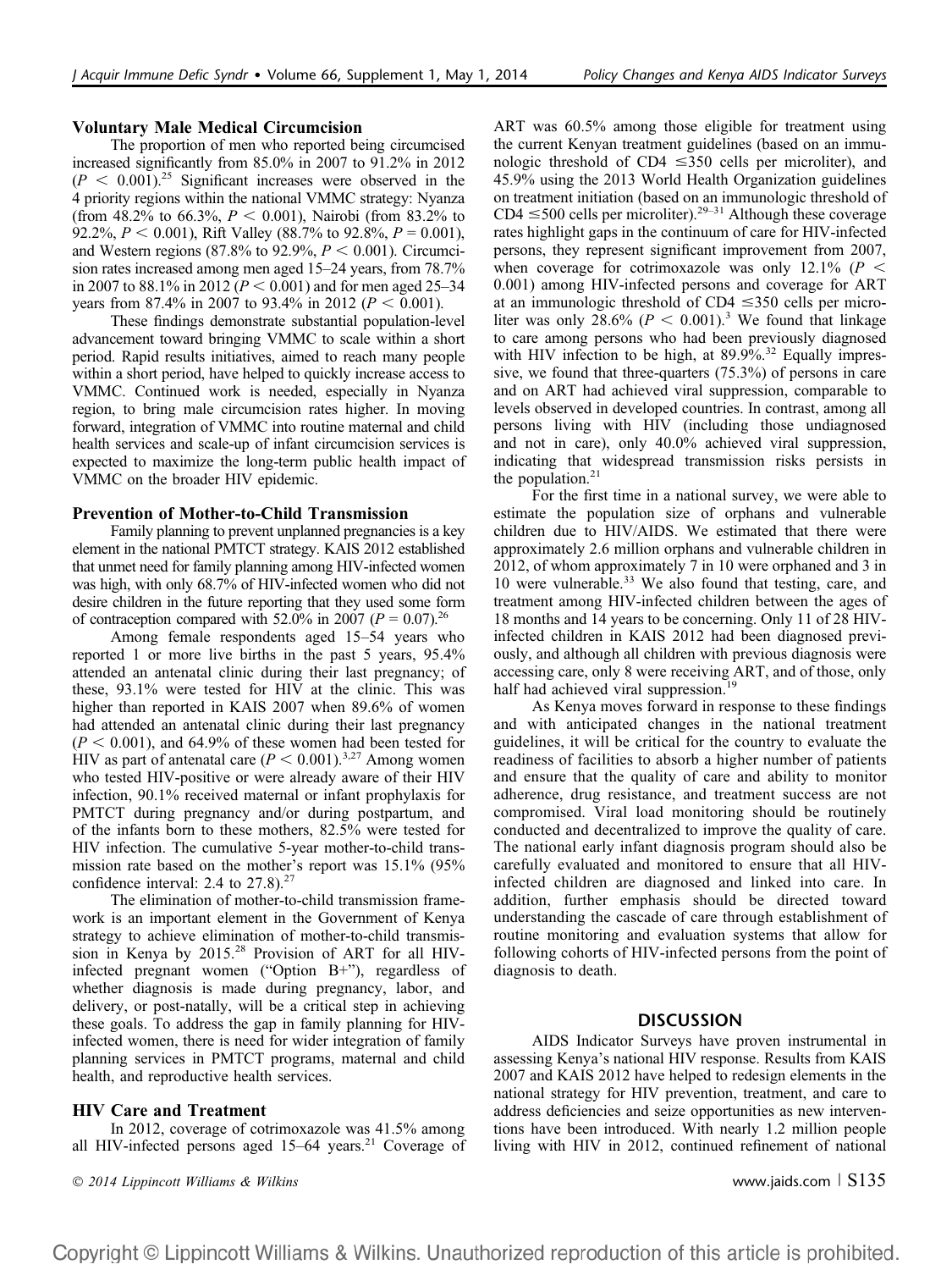strategies and policies will be required to impact the HIV/ AIDS epidemic in Kenya. Based on the results of KAIS 2012, these strategies should include more effective identification of HIV-infected persons in settings that will provide high yield and immediate linkage to care. The unmet need for family planning and provision of life-long ART for HIVinfected pregnant women will be essential for eliminating pediatric HIV disease. Prevention efforts must encompass provision of ART for HIV-infected partners in serodiscordant couple relationships. On the laboratory front, implementation of routine viral load monitoring, improvements in early infant diagnosis, and enhanced HIV drug resistance monitoring will be required. In addition, we anticipate scale-up of infant circumcision services in priority regions, as well as provision of universal ART for children younger than 5 years of age.

Kenya is currently undergoing the process of devolving control and management of government services, including health, to 47 counties. Devolution, mandated through the revised Kenya Constitution, presents an opportunity to ensure efficiency and effectiveness of these interventions but will require close monitoring at the national level in the early stages of devolvement.

The next KAIS, planned for 2017, will be conducted towards the end of the implementation period of the Kenya National AIDS Strategic Plan IV, which begins in 2014. KAIS 2017 will therefore provide essential information to evaluate the impact of the new HIV prevention, care, and treatment strategies laid out in the new national strategic plan. The next KAIS should also be leveraged to assess other health outcomes that may be associated with HIV disease such as tuberculosis, malaria, and malnutrition. These efforts will help to reduce costs by combining disease surveillance efforts, improving integration across the health sector, and allowing assessment of the extent to which HIV/AIDS services have strengthened health systems.

## ACKNOWLEDGMENTS

The authors thank the KAIS field teams for their excellent work during KAIS 2007 and 2012 data collection and all persons who participated in these two national surveys. The authors would also like to thank Nadine Sunderland and Mike Grasso for reviewing the paper and providing input. Finally, the authors would like to acknowledge the KAIS Study Group for their contribution to the design of the survey and collection of the data set: Willis Akhwale, Sehin Birhanu, John Bore, Angela Broad, Robert Buluma, Thomas Gachuki, Jennifer Galbraith, Anthony Gichangi, Beth Gikonyo, Margaret Gitau, Joshua Gitonga, Mike Grasso, Malayah Harper, Andrew Imbwaga, Muthoni Junghae, Mutua Kakinyi, Samuel Mwangi Kamiru, Nicholas Owenje Kandege, Lucy Kanyara, Yasuyo Kawamura, Timothy Kellogg, George Kichamu, Andrea Kim, Lucy Kimondo, Davies Kimanga, Elija Kinyanjui, Stephen Kipkerich, Danson Kimutai Koske, Boniface O. K'Oyugi, Veronica Lee, Serenita Lewis, William Maina, Ernest Makokha, Agneta Mbithi, Joy Mirjahangir, Ibrahim Mohamed, Rex Mpazanje, Nicolas Muraguri, Patrick Murithi, Lilly Muthoni, James Muttunga, Jane Mwangi, Mary Mwangi, Sophie Mwanyumba, Francis

Ndichu, Anne Ng'ang'a, James Ng'ang'a, John Gitahi Ng'ang'a, Lucy Ng'ang'a, Carol Ngare, Bernadette Ng'eno, Inviolata Njeri, David Njogu, Bernard Obasi, Macdonald Obudho, Edwin Ochieng, Linus Odawo, Jacob Odhiambo, Caleb Ogada, Samuel Ogola, David Ojakaa, James Kwach Ojwang, George Okumu, Patricia Oluoch, Tom Oluoch, Kenneth Ochieng Omondi, Osborn Otieno, Yakubu Owolabi, Boniface O. K'Oyugi, Bharat Parekh, George Rutherford, Sandra Schwarcz, Shahnaaz Sharrif, Victor Ssempijja, Lydia Tabuke, Yuko Takenaka, Mamo Umuro, Brian Eugene Wakhutu, Wanjiru Waruiru, Celia Wandera, John Wanyungu, Anthony Waruru, Paul Waweru, Larry Westerman, and Kelly Winter.

#### **REFERENCES**

- 1. Diaz T, Carcia-Calleja JM, Ghys PD, et al. Advances and future directions in HIV surveillance in low- and middle-income countries. Curr Opin HIV AIDS. 2009;4:253–259.
- 2. MEASURE DHS. Basic documentation [Web site]. Calverton, MD: ORC Macro International; 2005. Available at: http://www.measuredhs. com/topics/HIV-Corner/index.cfm. Accessed May 23, 2013.
- 3. National AIDS and STI Control Programme (NASCOP). 2007 Kenya AIDS Indicator Survey Final Report. Nairobi, Kenya: NASCOP; 2009.
- 4. Central Bureau of Statistics (CBS), Kenya Ministry of Health (MOH), ORC Macro. Kenya Demographic Health Survey 2003. Calverton, MD: CBS, KNBS, and ORC Macro; 2004.
- 5. Kaiser R, Bunnell R, Hightower A, et al. Factors associated with HIV infection in married or cohabitating couples in Kenya: results from a nationally representative study. PLoS One. 2011;6:e17842.
- 6. Kim AA, Hallett T, Stover J, et al. Estimating HIV incidence among adults in Kenya and Uganda: a systematic comparison of multiple methods. PLoS One. 2011;6:e17535.
- 7. National AIDS Control Council (NACC). Report of Kenya Analysis of HIV Prevention Response and Modes of HIV Transmission Study—2006. Nairobi, Kenya: National AIDS Control Council; 2009.
- 8. Cherutich P, Kaiser R, Galbraith J, et al. Lack of knowledge of HIV status a major barrier to HIV prevention, care and treatment efforts in Kenya: results from a nationally representative study. PLoS One. 2012;7:e36797.
- 9. National AIDS and STI Control Programme (NASCOP). National guidelines for HIV Testing and Counseling in Kenya. 2nd ed. Nairobi, Kenya: NASCOP; 2010. Available at: http://www.nascop.or.ke. Accessed June 15, 2013.
- 10. National AIDS Control Council (NACC). National Condom Policy and Strategy, 2001-2005. Nairobi, Kenya: NACC; 2001.
- 11. National AIDS Control Council (NACC). Kenya AIDS Epidemic: Update 2011. Nairobi, Kenya: NACC; 2012.
- 12. Auvert B, Taljaard D, Lagarde E, et al. Randomized, controlled intervention trial of male circumcision for reduction of HIV infection risk: the ANRS 1265 Trial. PLoS Med. 2005;2:e298.
- 13. Bailey RC, Moses S, Parker CB, et al. Male circumcision for HIV prevention in young men in Kisumu, Kenya: a randomised controlled trial. Lancet. 2007;369:643–656.
- 14. Gray RH, Kigozi G, Serwadda D, et al. Male circumcision for HIV prevention in men in Rakai, Uganda: a randomised trial. Lancet. 2007; 369:657–666.
- 15. National AIDS and STI Control Programme (NASCOP). Kenya National Strategy for Voluntary Medical Male Circumcision 2008–2013. Nairobi, Kenya: Ministry of Health, National AIDS and STI Control Programme; 2009. Available at: http://nascop.or.ke/library/VMMC/VMMC% 20Strategy.pdf. Accessed July 3, 2013.
- 16. Office of the Global AIDS Coordinator (OGAC). US President's Emergency Plan for AIDS Relief Annual Progress Report 2012. Washington, DC: OGAC; 2012.
- 17. Waruiru W, Kim AA, Kimanga DO, et al. The Kenya AIDS indicator survey 2012: rationale, methods, description of participants and response rates. J Acquir Immune Defic Syndr. 2014;66(suppl 1):S3–S12.
- 18. Ojwang' JK, Lee VC, Waruru A, et al. Using information and communications technology in a national population-based survey: the 2012 Kenya

S136 <sup>|</sup> www.jaids.com 2014 Lippincott Williams & Wilkins